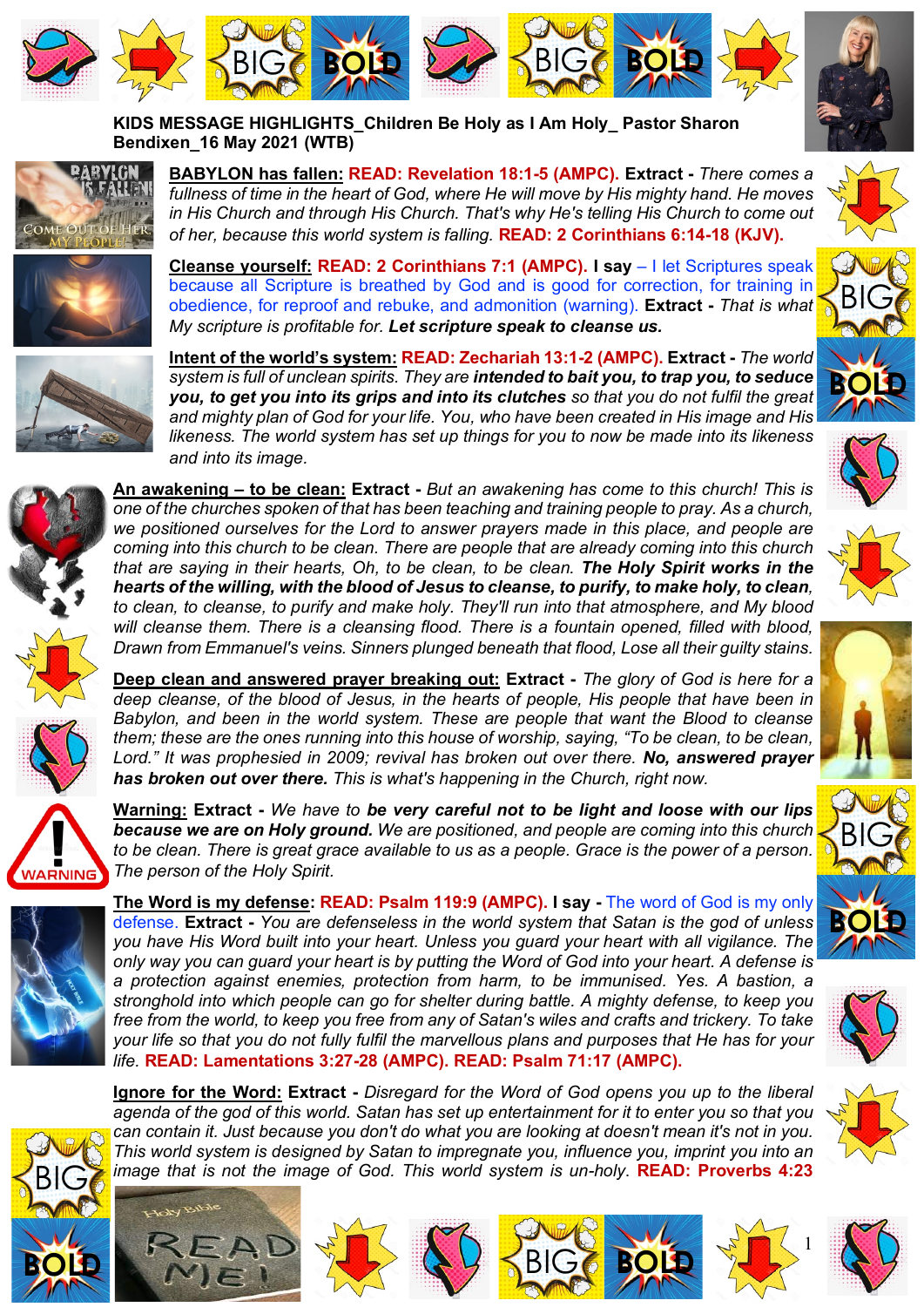



**(AMPC) (MSG) (NLT). I say -** I have to keep and guard my heart. **Extract -** *God says, "Walk*  in your ways of what you're looking at, but there will come a time where the wages of sin will



**READ: 2 Corinthians 7:1 (AMPC).**









**Statements – (ASK a parent to explain): Extract -** *"A bend in the road at an vulnerable age can turn the life of a precious young person, far away from the future, and hope that God promises His people in Jeremiah 29".* **READ: Jeremiah 29:11. Extract - "***Hellish invasion is always at hand. It is the persistent and calculated goal of a very real demonic being, and of the host of cohorts at his command, principalities, powers, the devil and all of his demons are at work in the world system, to attract you so that you do not fulfil the plan of God for your life. A very real being and with a host of cohorts at his command, as our common enemy makes his approach. He is ever and always merciless, his victims being targeted, regardless of age and without thought for the rich and wonderful purposes of God for each human being. He is the enemy of our souls, and he seeks to flood people with shame and guilt in order to steal their confidence and peace. He deceives people into adopting habits that kill effective discipleship. More than a generation ago, our society absorbed into its rhetoric slogan, "If it feels good, do it". Elevating the sensual over the spiritual, and treasuring greed and lust over wisdom and morality. Today, it barely takes watching network television; viewing is supposed to be a family film, glancing at a magazine, tuning into a three minute MTV clip to be attacked by the glamorization of immoral lifestyle choices and sexual images. Learn it early dear one, the agenda here is not hidden"*. **I say –** I am called to be holy. **Extract -** "*If these seductions and deceptions were not damaging to what Father God, our Creator, intended for our lives, He would not have provided in His Word, warning after warning about sexual immorality, as well as the admonition that believers in Jesus Christ are to be Holy. A way of living that is both possible and rewarding".* **READ: 1 Peter 1:15 (AMPC). Extract -** *"God would not have said* 

*to you "be holy," if you could not be, wherewith shall a young man and a young woman cleanse their life, by taking heed according to the Word and keeping a watch on themselves according to conforming their very lives to it. Guarding your heart with all vigilance because out of it all your life comes out of your heart, your destiny comes out of your heart".* **READ: 1 John 1:5- 10 (TPT).** 



**God is jealous for you: Extract -** *You'll find yourself unable to be righteous and have a righteous relationship with God, not because He's condemning you, but you'll find yourself in a place of being unclean. God is a jealous God. He loves you, spirit, soul and body. God desires for you to serve Him with your spirit, your soul and your body in purity, and in holiness and in cleanliness all the days of your life. What you do in secret, is who you are, is who you bring to the collective greatness. God is busy working in Ecclesia because He is after our purity, our holiness so that we can walk in the authority and the power. We are weakened and diminished when we walk in the ways of the world. Seduction is the tactic of intentionally drawing us away from the* 



*purpose and the will of God in our lives. While seduction is romanticised by our worldly culture, the worldly culture is a powerful bait of Satan in his greedy quest to steal the glorious fulfilment that God has designed and intended for us as His children.* **READ: James 4:4-9 (NLT). READ: James 4:6 (AMPC).** *There is the key again from* **Matthew 18:3-4 (AMPC)** - *to humble yourself, become like a little child. Jesus said in Matthew 18, repenting.*







BIG